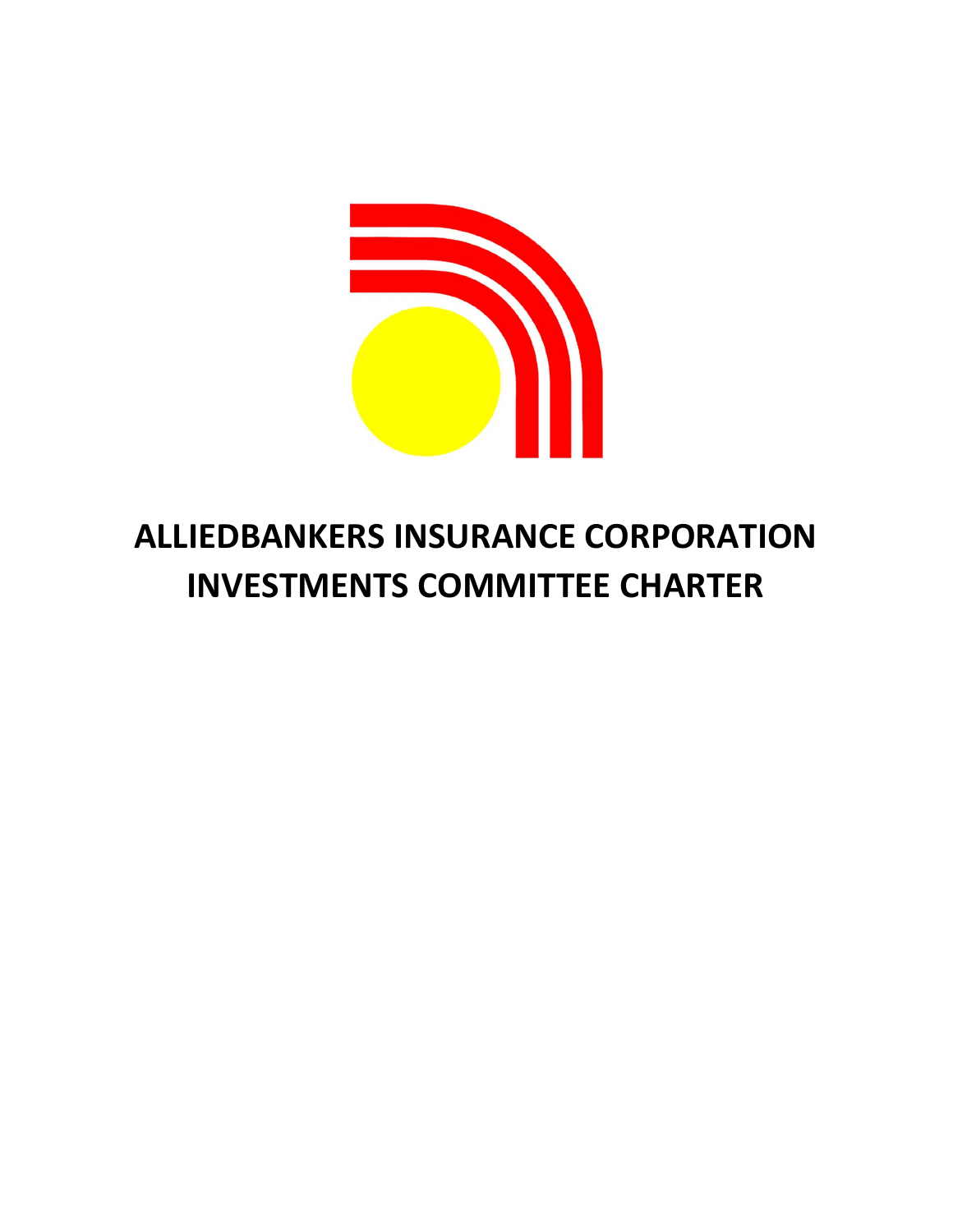# **Table of Contents**

| $\mathbf{L}$ |                                                                                        |  |
|--------------|----------------------------------------------------------------------------------------|--|
| II.          |                                                                                        |  |
| III.         |                                                                                        |  |
| IV.          |                                                                                        |  |
| V.           |                                                                                        |  |
| VI.          |                                                                                        |  |
| VII.         |                                                                                        |  |
| VIII.        | Sale, Change in Asset Class & Measurement Classification, Performance and Loss Limits7 |  |
| IX.          |                                                                                        |  |
| <b>X.</b>    |                                                                                        |  |
| XI.          |                                                                                        |  |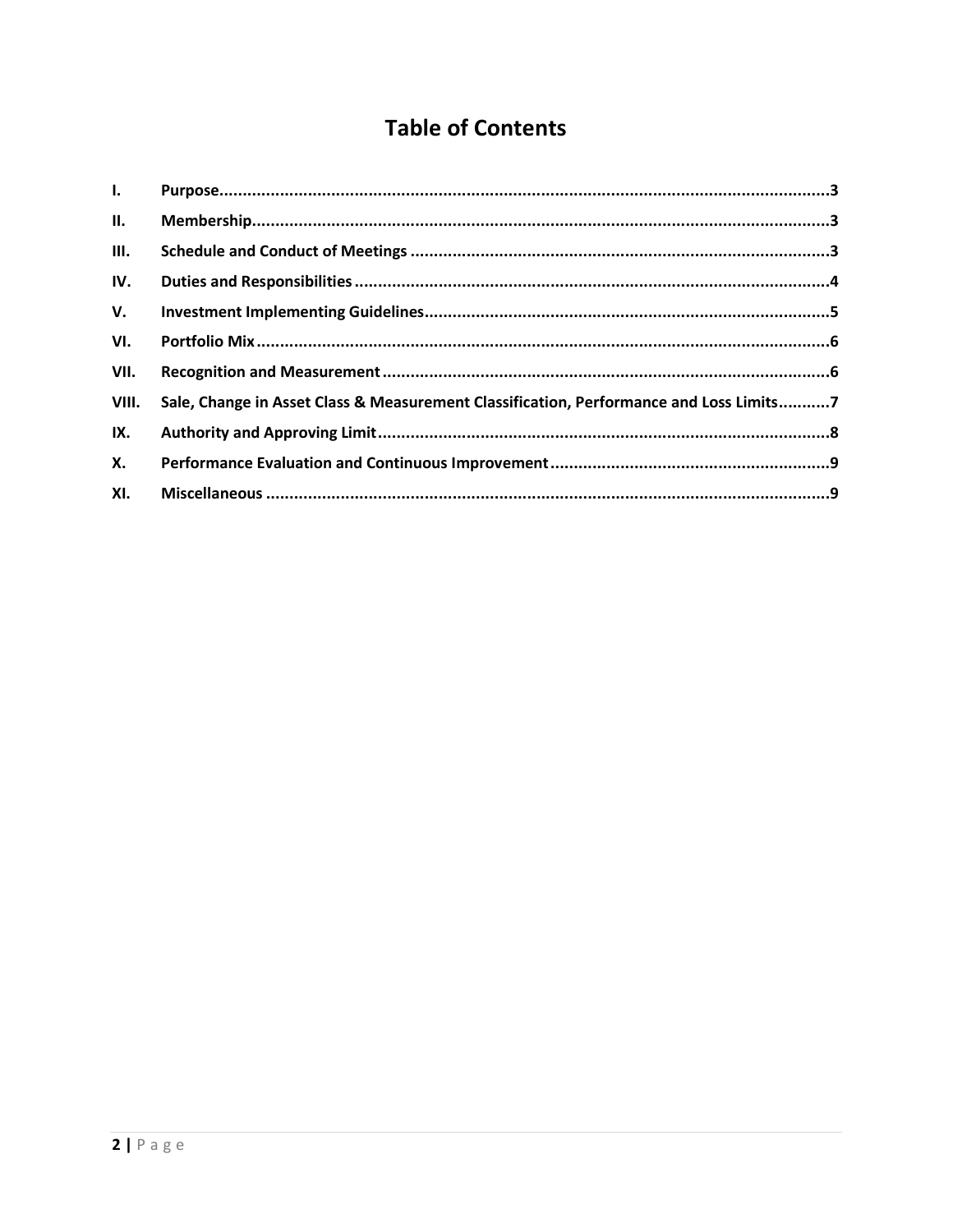#### I. Purpose

The Investments Committee Charter (the "Committee") shall assist the Board of Directors (the "Board") in performing the prime authority on reviewing, and directing the implementation of Alliedbankers Insurance Corporation's (the "ABIC/s") corporate policies on investing, in the achievement of its investment objective.

The primary objective of ABIC, is to achieve medium to long term growth through interest income, capital gains and dividends by investing in deposits, repurchase agreements collateralized by government securities, corporate papers and Philippine equities.

#### II. Membership

- 1. Composition The Committee shall be composed of at least three (3) members, of whom shall be any directors of the Corporation. The Committee shall elect a Chairman among the members, who shall ensure the effective interaction among Committee members and, as necessary, with relevant members of Management.
- 2. Term The Board shall appoint the members of the Committee at its annual organizational meeting and each member shall serve upon his election until the next organization meeting of the Board, unless removed or replaced by the Board.
- 3. Vacancy any vacancy in the Committee caused by death, resignation, or disqualification of any member, or by any other cause, may be filled by the Board. The member elected to fill the vacancy shall hold office for the remainder of the term, or until his successor shall have been duly elected and disqualified.

#### III. Schedule and Conduct of Meetings

1. Frequency – The Committee shall meet at least once every quarter, or more frequently, as needed. The Chairman of the Committee shall determine the agenda for meetings of the Committee. The agenda shall be sent to members of the Committee at least two (2) business days prior to each meeting, along with supporting materials for each agenda item.

Members may participate in meetings through video/teleconference or any other similar means. Members may give their consent or approval to an item in the agenda in writing or by any electronic means.

A quorum shall be achieved when there are at least two (2) plus one (1) other member, with the Committee Chairman present during the meeting.

If in case, the Committee Chairman is unavailable, he will delegate his replacement, and may ask another member of the committee to preside over the meeting.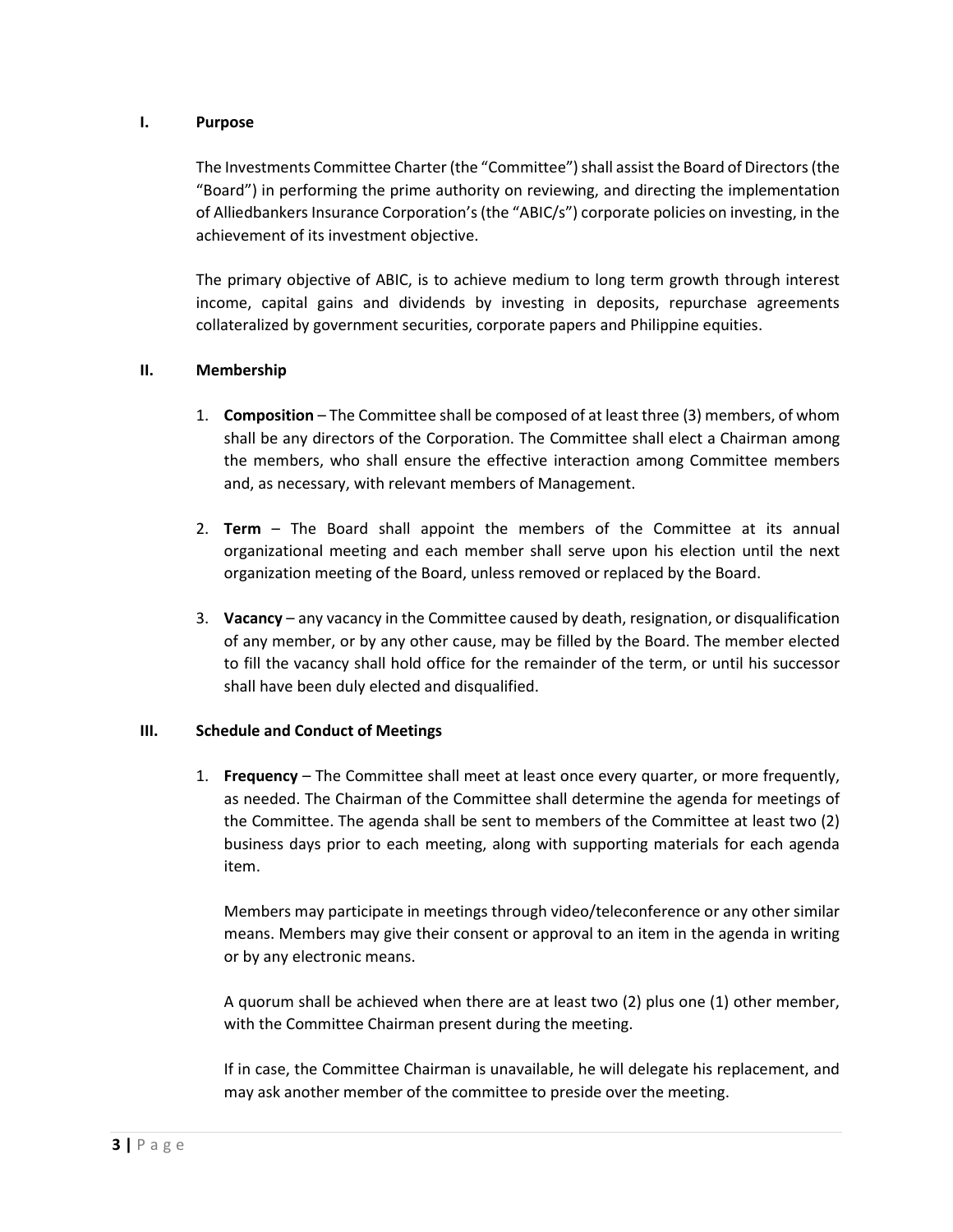2. Minutes of Meeting – Minutes of the Committee meetings shall be kept and members shall be furnished copies thereof and any action taken or resolution decided. The Committee shall also make regular reports of its proceedings to the BOD for notation.

Attendance of members at Committee meetings shall be recorded and properly disclosed for the information of shareholders and other stakeholders through relevant annual reports and the company website.

- 3. The designated Corporate Secretary of the Board will be responsible for recording and documenting the minutes of the meeting.
- 4. The designated Secretariat of the Investments Committee will be responsible preparing the materials for the meeting and keeping all relevant records of the Committee.
- 5. The Committee may invite such other officers, employees and external parties to its meetings, as it deems necessary.
- 6. In cases where Investment Committee and Board approvals are necessary but outside of these scheduled meetings, the Committee Chairman shall approve but for regularization on the next available Committee and Board Meeting.

#### IV. Duties and Responsibilities

- 1. Develop and maintain, subject to Board approval, the Investment Policy Statement and all other documents governing the investment and overall management of the Reserves.
- 2. At least annually, review the Board-approved target for reserve levels for potential impact to the Investment Policy Statement or Asset Allocation Policy.
- 3. At least once every three years, gather relevant input from the Board regarding risk tolerance and key Reserves portfolio characteristics, including but not limited to expected return, volatility and liquidity.
- 4. Review the investment performance of the invested Reserves relative to their benchmarks on a quarterly basis.
- 5. Determine whether investment service providers with respect to the invested Reserves should be retained or replaced.
- 6. At least annually, review the performance of the Investment Advisor for the Reserves, and determine whether the contract with such Investment Advisor should be renewed, terminated.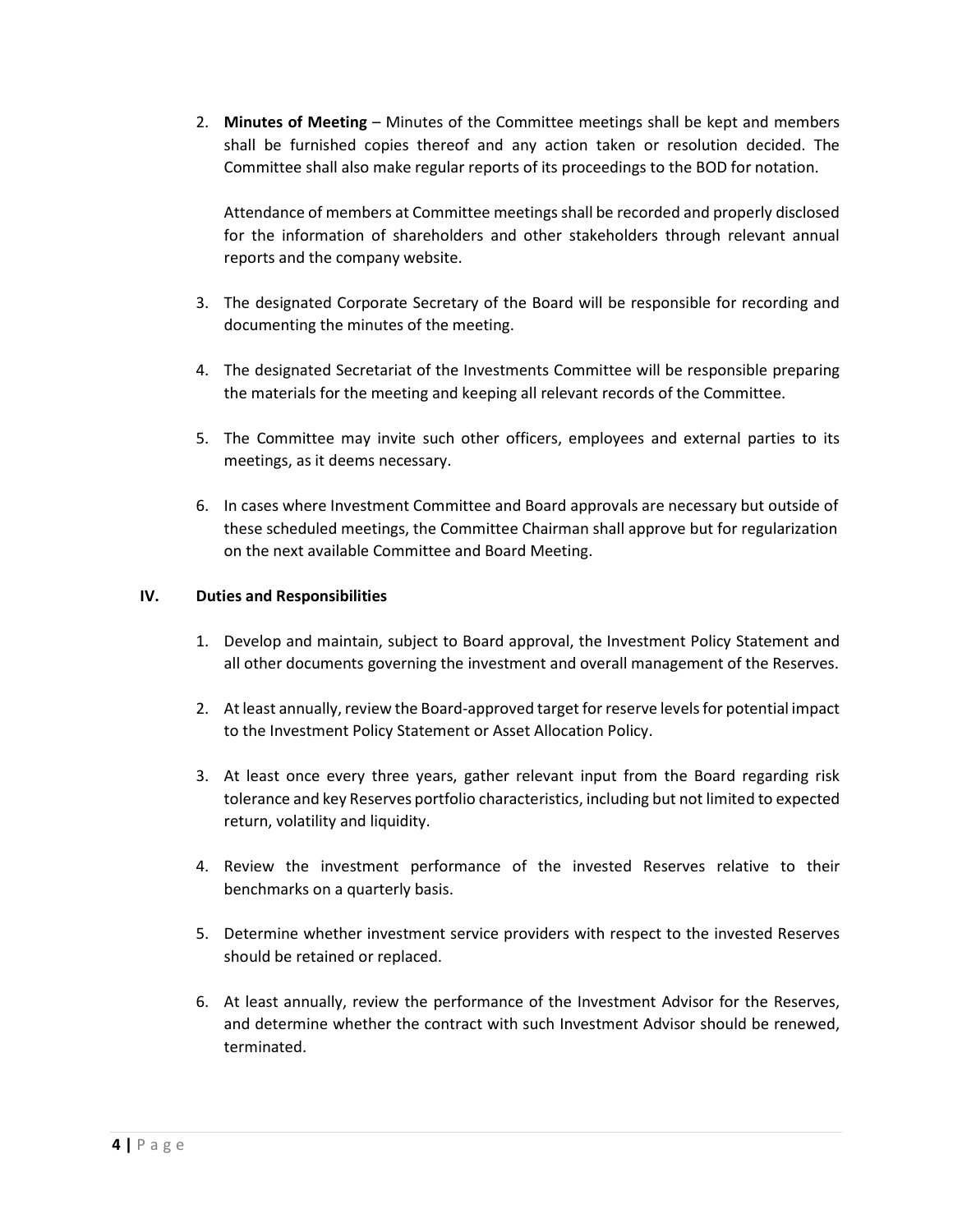- 7. Review, at least annually, the Committee's Charter and recommend any proposed changes to the Board for approval.
- 8. Review, at least annually, the Investment Policy Statement (including the Asset Allocation Policy), and the Reserves Operating Guidelines, and recommend any proposed changes thereto to the Board for approval.
- 9. Prepare and report to the Board the results of an annual performance evaluation of the Committee, which shall compare the performance of the Committee with the requirements of this Charter.
- 10. Report formally to the Board at least annually on the Committee findings and recommendations.

# V. Investment Implementing Guidelines

Objective: The primary objective of Alliedbankers Insurance Corp. Inc., is to achieve medium to long term growth through interest income, capital gains and dividends by investing in deposits, repurchase agreements collateralized by government securities, corporate papers and Philippine equities.

- 1. All investments will be in Philippine Pesos, US Dollars and other currencies that may be recommended by the expert advisers.
- 2. The investment instruments will only be through the following and shall be clearly classified as per Section E for proper classification and recognition. The investment should also identify the details as per table below:

| <b>TYPE</b>                              | <b>DURATION</b>                                                                                                              | <b>PRODUCT</b>                                                                                                                                                                                                                               |
|------------------------------------------|------------------------------------------------------------------------------------------------------------------------------|----------------------------------------------------------------------------------------------------------------------------------------------------------------------------------------------------------------------------------------------|
| Certificate of<br><b>Deposits</b>        | 1) Short Term Investment of<br>Less Than One Year<br>2) Long Term Negotiable<br>Certificate of Deposit More<br>Than One Year | Savings/time deposits maintained with and<br>managed by a duly authorized bank with<br>satisfactory examination rating as of the last<br>examination by the Bangko Sentral ng Pilipinas<br>(the "BSP").                                      |
| <b>Treasury Bills</b>                    | 0f<br>Short Term Investment<br>Not More Than One Year                                                                        | Government Securities<br>the<br>issued<br>by<br>Republic of the Philippines, provided that<br>the minimum net worth reserve required by the<br>Insurance Commission (the "IC") of not less than<br>25% is retained by the insurance company. |
| <b>Bonds</b><br>Treasury<br><b>Bonds</b> | 0f<br>Long Term<br>Investment<br>More than One Year                                                                          | Denominated Bonds<br>$\bullet$ Peso<br>other<br>and<br>of indebtedness<br>issued<br>evidences<br>by<br>privately owned domestic<br>corporations<br>duly registered with the Securities and<br>Exchange Commission (the "SEC") with a         |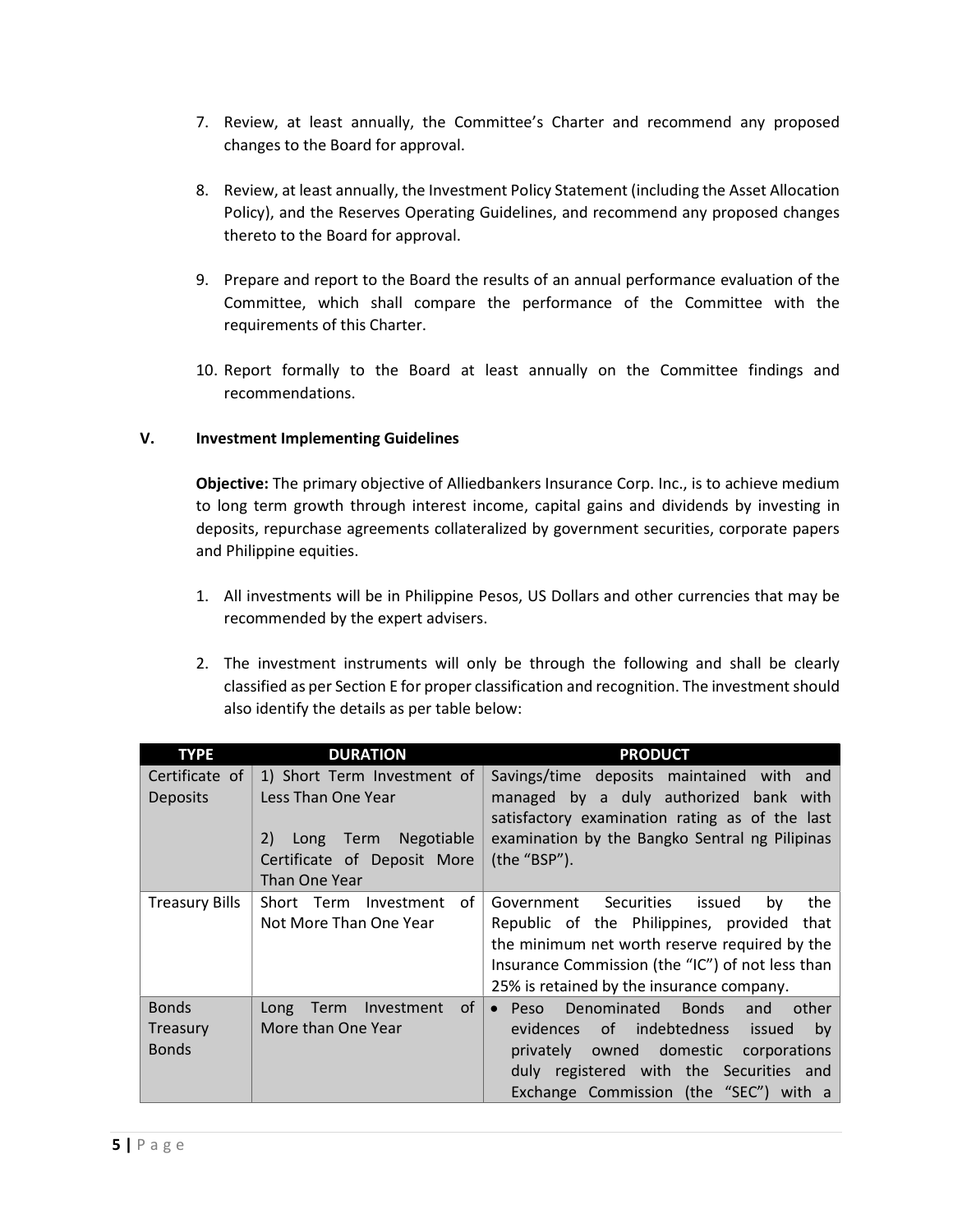| <b>TYPE</b>                                                                | <b>DURATION</b>                                                           | <b>PRODUCT</b>                                                                                                                                                                                                                                                                                                    |
|----------------------------------------------------------------------------|---------------------------------------------------------------------------|-------------------------------------------------------------------------------------------------------------------------------------------------------------------------------------------------------------------------------------------------------------------------------------------------------------------|
|                                                                            |                                                                           | credit rating of at least "A" by an accredited<br>Philippine rating agency.<br>Local<br>and/or<br>foreign<br>currency<br>denominated Philippine issued<br>bonds<br>pursuant to the provisions of RA10607<br>Revised Insurance Code.                                                                               |
| <b>Stocks</b>                                                              | Generally, for Trading, please<br>see below rules as to holding<br>period | Preferred Shares/Stocks for higher claim to<br>$\bullet$<br>dividends or asset distribution.<br>Equities will be limited to Philippine stock<br>market listed equities that are financially<br>stable, actively traded, possess good track<br>record and have declared dividends for the<br>past three (3) years. |
| <b>Notes</b><br>Fixed<br>Rate<br>Unsecured<br>Subordinated<br><b>Notes</b> | Long Term Investment of 10<br>years from issue date                       | Tier 2 Notes issued by banks with a credit<br>rating or investment grade rating of no less than<br>"A" from Philrating                                                                                                                                                                                            |
| Other<br>Allowable                                                         | Pursuant to the provisions of<br>RA 10607 Revised Insurance               |                                                                                                                                                                                                                                                                                                                   |
| <b>Instruments</b>                                                         | Code                                                                      |                                                                                                                                                                                                                                                                                                                   |

#### VI. Portfolio Mix

The portfolio mix as to investment asset class will be 80% fixed income and 20% equities, subject to the revision as approved by the Committee.

| <b>ASSET CLASS</b>                 |      | BENCHMARK TACTICAL ALLOCATION |
|------------------------------------|------|-------------------------------|
| Fixed Income and Other Investments | 80%  | 50%-80%                       |
| Stocks/Equities                    | 20%  | 0-20%                         |
| Total                              | 100% | 50%-100%                      |

The Portfolio Mix Limits as to measurement class, FVPL, AFS & HTM, shall be determined periodically as per Section 4.b, and approved by Investment Committee and the Board, accordingly.

#### VII. Recognition and Measurement

The following are the accepted classification and corresponding basis and method to measure the investment assets:

1. Financial assets at fair value through profit & loss (FVPL) – which could be designated at initial recognition to be measured at such and those to be held for trading;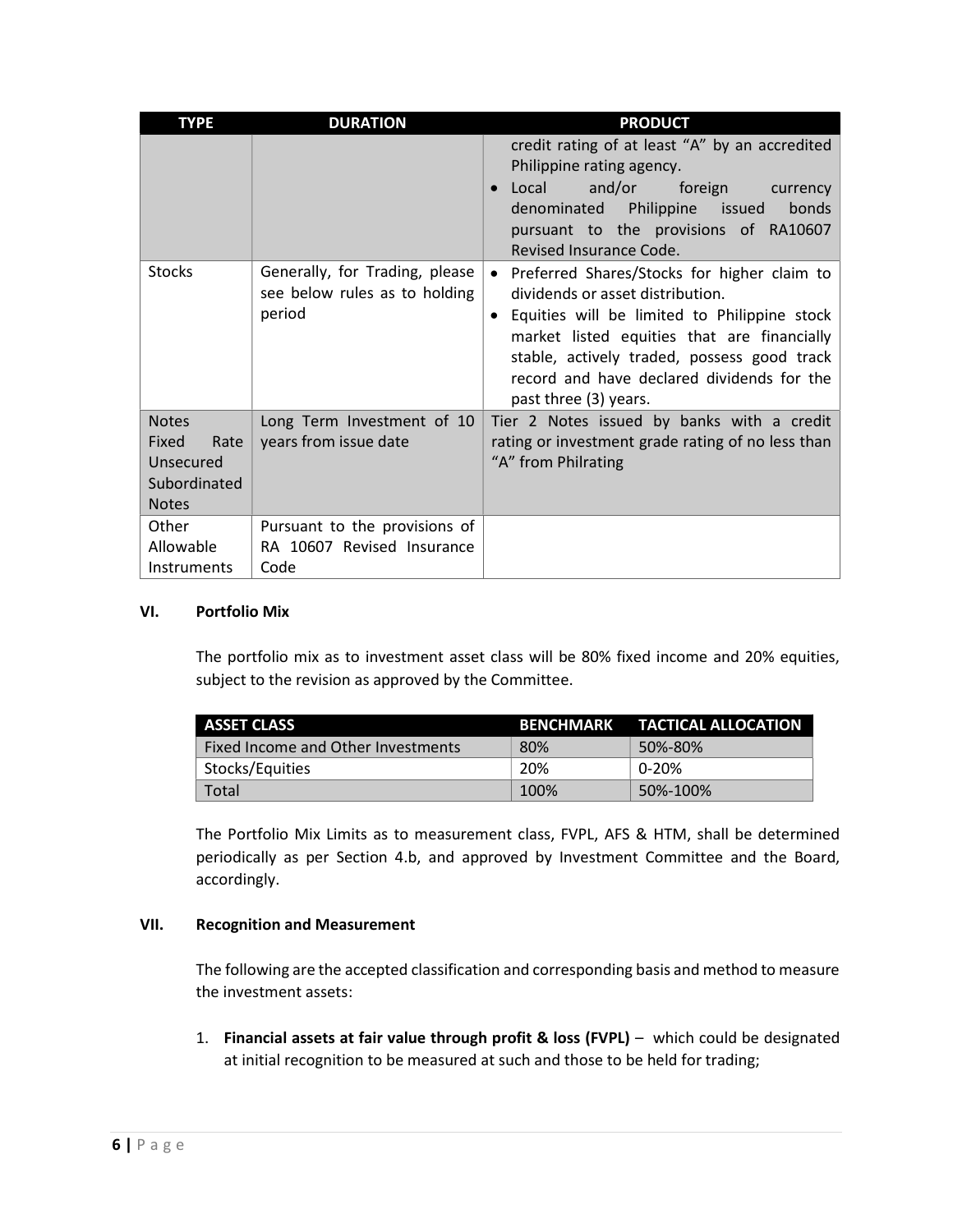- 2. Available-for-sale financial assets (AFS) AFS are measured at fair value in the balance sheet, and fair value changes recognized directly in equity through Other Comprehensive Income (OCI);
- 3. Loans and receivables ABIC has no current approval to hold these financial instruments;
- 4. Held-to-Maturity are non-derivative financial assets with fixed or determinable payments that an entity intends to hold at maturity

| <b>Measurement Classification of</b><br><b>Financial Assets</b> | <b>Measurement Basis</b> | Method                         |  |
|-----------------------------------------------------------------|--------------------------|--------------------------------|--|
| <b>FVPL</b>                                                     | Fair Value (PL)          | Market Value                   |  |
| <b>AFS</b>                                                      | Fair Value (OCI)         | Market Value                   |  |
| <b>HTM</b>                                                      | <b>Amortized Cost</b>    | <b>Effective Interest Rate</b> |  |

The above rules are subject to change with the implementation of IFRS 9 together with IFRS 17.

For Risk-Based-Capital (RBC) purpose, the credit rating or investment grade rating of each investment should also be identified, i.e.:

- a. AAA, AA, A Good Credit Rating or Investment Grade Rating
- b. BBB, BB Average Credit Rating or Investment Grade Rating (if allowed and approved)
- c.  $B, C, D$  Low Credit Rating or Investment Grade Rating (if allowed and approved)

# VIII. Sale, Change in Asset Class & Measurement Classification, Performance and Loss Limits

- 1. FVPL Gain/Loss Limits disposal or sale, shall be done in instances per below:
	- a. For FVPL held for trading if the fair value of financial instruments in the form of stocks increased to 15% - 20% of initial costs, ABIC, through PNB Trust, shall be allowed to sell the stocks within the approving limits under Section 3;
	- b. For FVPL held for trading if the fair value of financial instruments in the form of stocks decreased by 15% - 20% of initial costs, ABIC, through PNB Trust, shall be allowed to sell the stocks within the approving limits under Section F. If however, PNB sees it fit to hold on to the stock, PNB Trust has to report to ABIC every week as to these stocks, and approval to sell shall follow the approving limits under Section 3.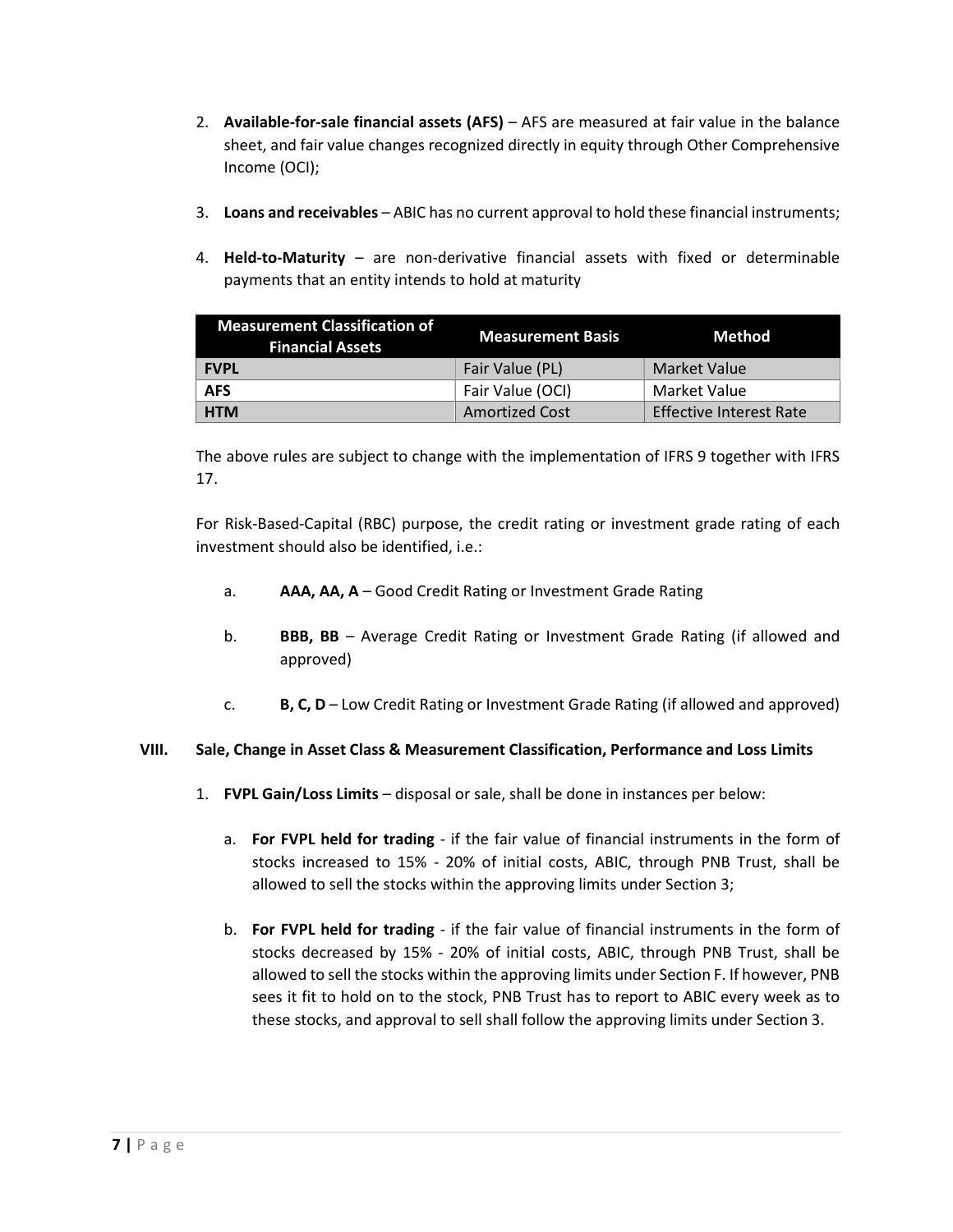### 2. Portfolio Mix Limits as to FVPL, AFS & HTM

PNB Trust, as the appointed investment manager of ABIC Funds, shall provide market updates, yield projections and other market scenarios of bonds and other fixed income instruments in the short to long term. This shall include:

- a. Long Term more than 10 years
- b. Medium Term more than 5 years to 10 years
- c. Short Term under 5 years

Based on their view of the markets and trends, PNB Trust shall propose the ABIC portfolio mix in terms of asset class and measurement classifications, i.e. FVPL, AFS and HTM. This shall be within the limits under Section E, however, exceptions to this general rule shall be approved by the Investment Committee and the Board.

- 3. Concentration Risk Limits There shall be no concentration of investment to one entity at more than 15% of ABIC investments funds.
- 4. Recording and Monitoring The rules under this Policy shall be recorded and monitored by ABIC Comptrollership Division and shall report the performance accordingly.

#### IX. Authority and Approving Limit

The Comptroller and/or the President of ABIC will have the authority to decide up to PHP25 Million as to the investment of funds, and to retain up to PHP150 Million of the funds on hand as working capital. Any amount above the PHP25M for investment placement/sale/changes in portfolio mix and the PHP150M for working capital will be endorsed by the Committee to the Board for final approval.

| Amount                                                | <b>Usage</b>                 | Approver    | <b>Escalation to</b><br>the Committee | <b>Board</b><br><b>Approval</b> |  |  |  |  |
|-------------------------------------------------------|------------------------------|-------------|---------------------------------------|---------------------------------|--|--|--|--|
| Up to PHP10M                                          |                              | Comptroller |                                       |                                 |  |  |  |  |
| PHP10M<br>Above<br>$\overline{\phantom{0}}$<br>PHP25M | Investment<br>placement/Sale | President   |                                       |                                 |  |  |  |  |
| Above PHP25M                                          |                              |             |                                       |                                 |  |  |  |  |
|                                                       |                              |             |                                       |                                 |  |  |  |  |
| Up to PHP85M                                          | Working                      | Comptroller |                                       |                                 |  |  |  |  |
| Up to PHP150M                                         | capital<br>retention         | President   |                                       |                                 |  |  |  |  |
| Above PHP 150M                                        |                              |             |                                       |                                 |  |  |  |  |

The proposed approving framework is based on the principle of materiality in financial transactions and reporting. Relevant industry benchmark is applied in materiality determination.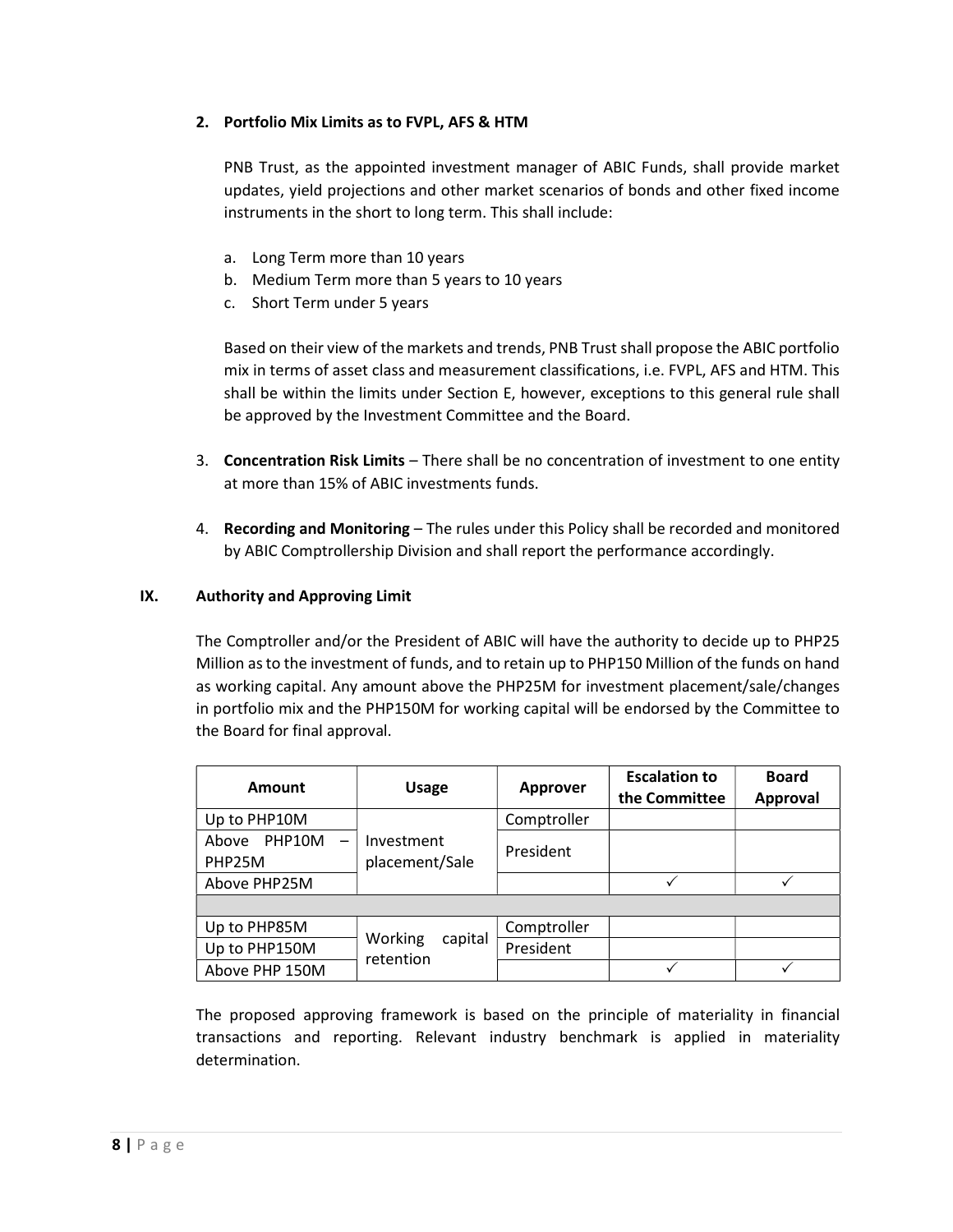The benchmark proposes to provide guidance as to levels of materiality based on the entity's risks tolerance, i.e. low, medium to high and the corresponding risks level of high, medium to low, respectively. This framework provides that low tolerance of 10% to high tolerance of 5% of profits before tax, or low tolerance of 2% to high tolerance of 0.50% of Total Assets, are to be used as benchmarks.

This is then applied to ABIC's current risk environment, risk management policies and the resulting tolerance level in each area. The industry benchmark and relevant table of limits per area are shown as part of Appendix A, subject to approval by the Board.

#### X. Performance Evaluation and Continuous Improvement

The Committee shall conduct an annual self-assessment of its performance that is included in the annual Board self-assessment questionnaire, wherein members of the Board are given a venue to rate and comment on the performance of the Committee and its members. The selfassessment questionnaire shall benchmark the Committee's and its individual members' performance against the expectations set out in this Charter, the records of activities and operation of the Committee.

As necessary, the Committee may also subject itself to an independent assessment by the Board relative to its performance in accordance with expectations set out in this Charter and its responsibilities.

Based on the results of the self-assessment, the Committee shall formulate and implement plans to improve its performance. All members shall be given the opportunity to attend professional and technical development courses and training programs, as necessary.

All documents and records pertinent to the assessment process shall be kept intact by the Compliance Department, which may be examined by the Board and/or relevant regulatory agencies upon request.

#### XI. Miscellaneous

The Investments Committee (the "Committee") shall have direct access to, and complete and open communications with senior management, and may obtain advice and assistance from internal legal, accounting, and other advisors to assist it.

The Committee may retain independent legal, accounting and other advisors to assist it, and may determine the compensation of such advisors, and the Corporation shall be responsible for any costs or expenses so incurred. Specifically for this Committee, it will receive expert advice on investment from PNB Treasury, PNB Securities and PNB Risk, unless otherwise revised.

The Committee shall be provided with sufficient resources to perform its duties.